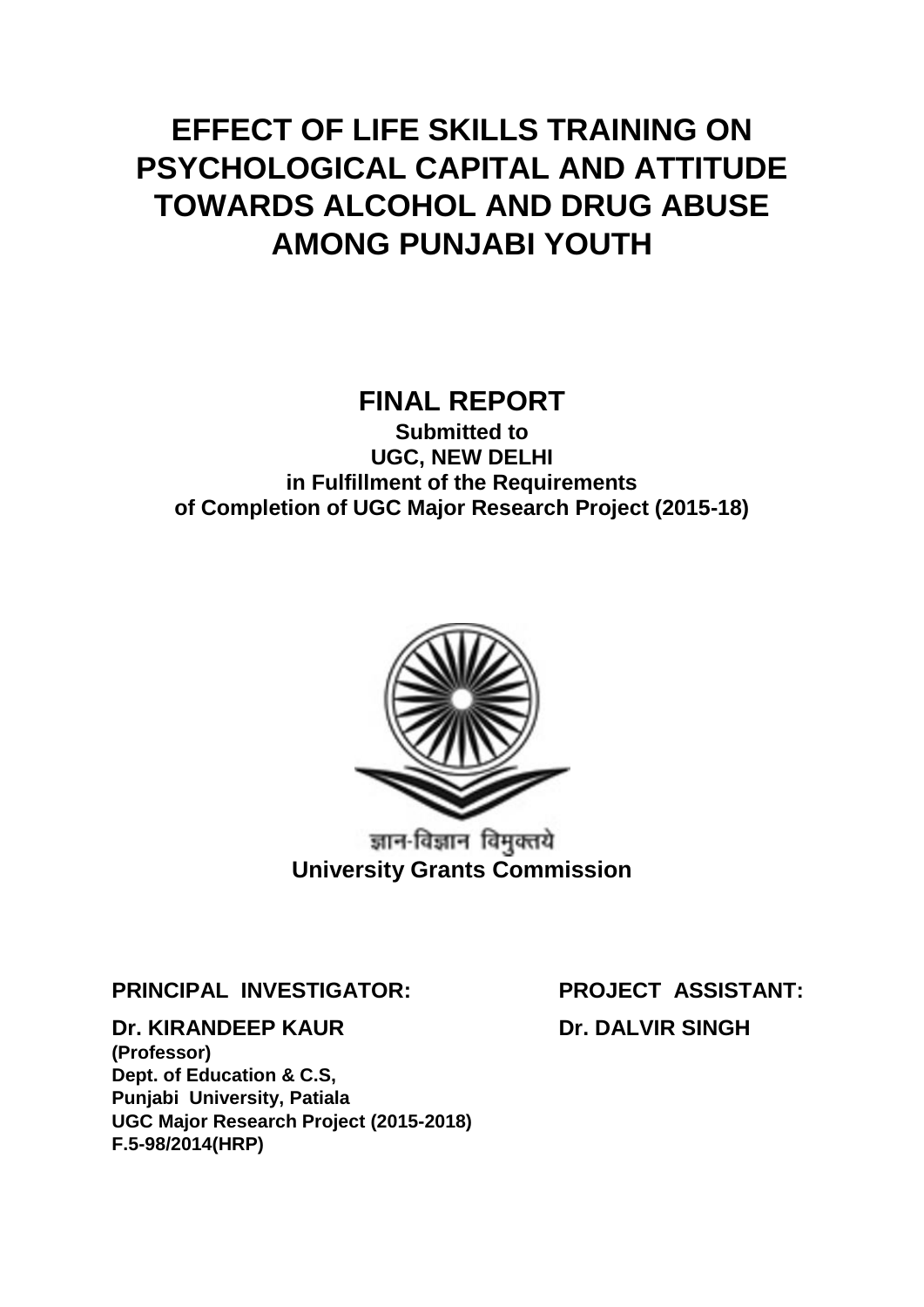#### **Annexure -VIII**

#### **UNIVERSITY GRANTS COMMISSION**

#### **BAHADUR SHAH ZAFAR MARG**

#### **NEW DELHI – 110 002.**

Annual/Final Report of the work done on the Major Research Project. (Report to be submitted within 6 weeks after completion of each year)

- 1. Project report No. 1st /2nd /3rd/Final : Final
- 2. UGC Reference No. **F. 5.98/2014(HRP) dated 1-12-2015**
- 3. Period of report: **from 1 Dec, 2015 to 31 Dec, 2016**

4. Title of research project **Effect of Life Skill Training on Psychological Capital and Attitude Towards Alcohol & Drug Abuse Among Punjabi Youth** 

- 5. (a) Name of the Principal Investigator: **Dr. Kirandeep Kaur**
- (b) Deptt. **Department of Education & C.S.**
- (c) University/College where work has progressed **Punjabi University, Patiala**
- 6. Effective date of starting of the project **1 Dec, 2015**
- 7. Grant approved and expenditure incurred during the period of the report:
- a. Total amount approved **Rs. 8,54,300**
- b. Total expenditure Rs**. 7,70,842**
- c. Report of the work done**: Project completed**
- i. Brief objective of the project **Please See Annexure-ii**
- ii. Work done so far and results achieved and publications, if any, resulting from the work (Give details of the papers and names of the journals in which it has been published or accepted for publication **Please see Annexure-ii**

iii. Has the progress been according to original plan of work and towards achieving the objective? if not, state reasons. Please indicate the difficulties, if any, experienced in implementing the project **. yes, the progress of the project is as per plans**.

- iv. If project has not been completed, please indicate the approximate time by which it is likely to be completed. A summary of the work done for the period (Annual basis) may please be sent to the Commission on a separate sheet. (**completed)**
- v. If the project has been completed, please enclose a summary of the findings of the study. One bound copy of the final report of work done may also be sent to University Grants Commission. (**please see Annexure- i)**
- vi. Any other information which would help in evaluation of work done on the project. At the completion of the project, the first report should indicate the output, such as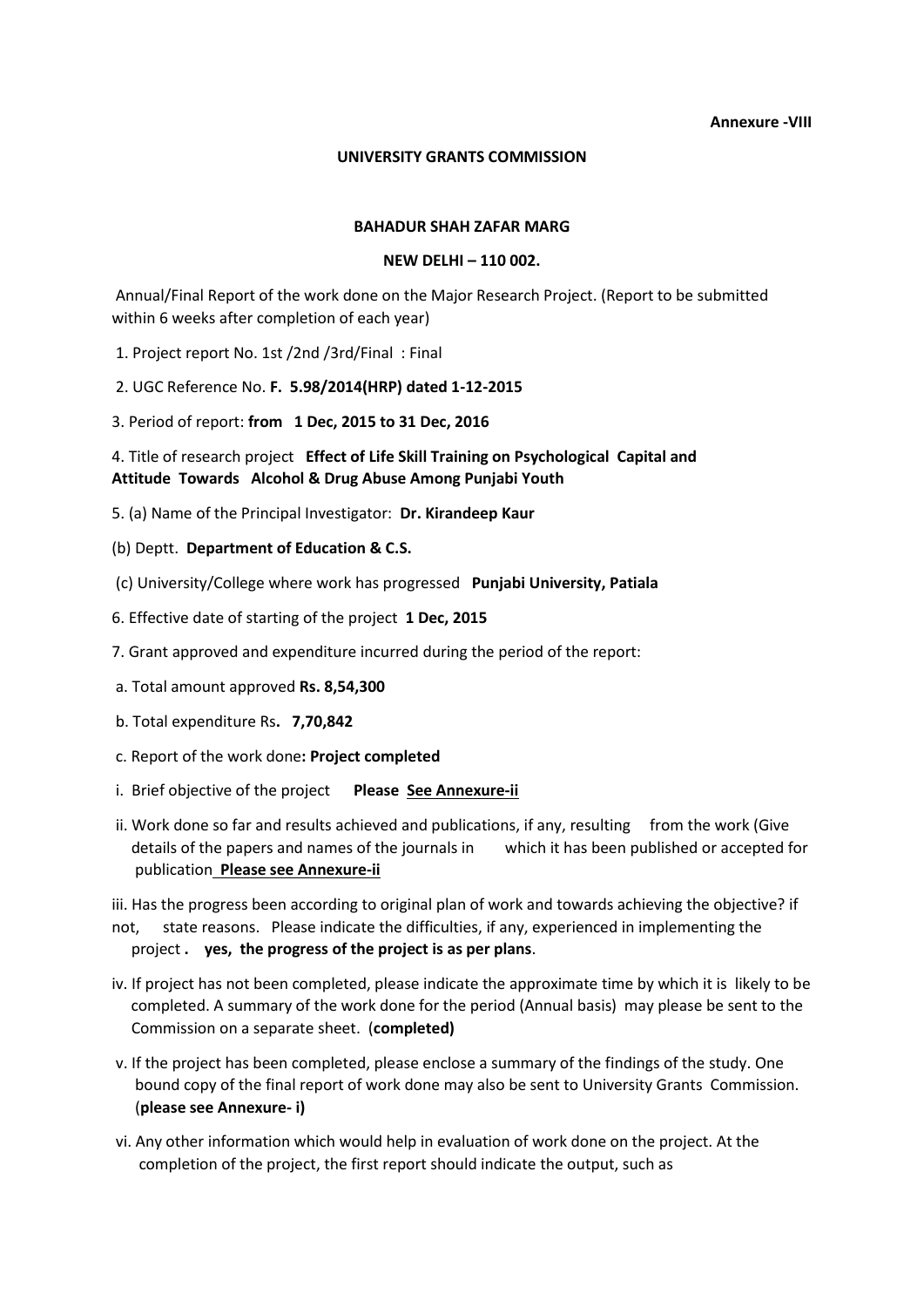- (a) Manpower trained
- (b) Ph. D. awarded
- (c) Publication of results
- (d) other impact, if any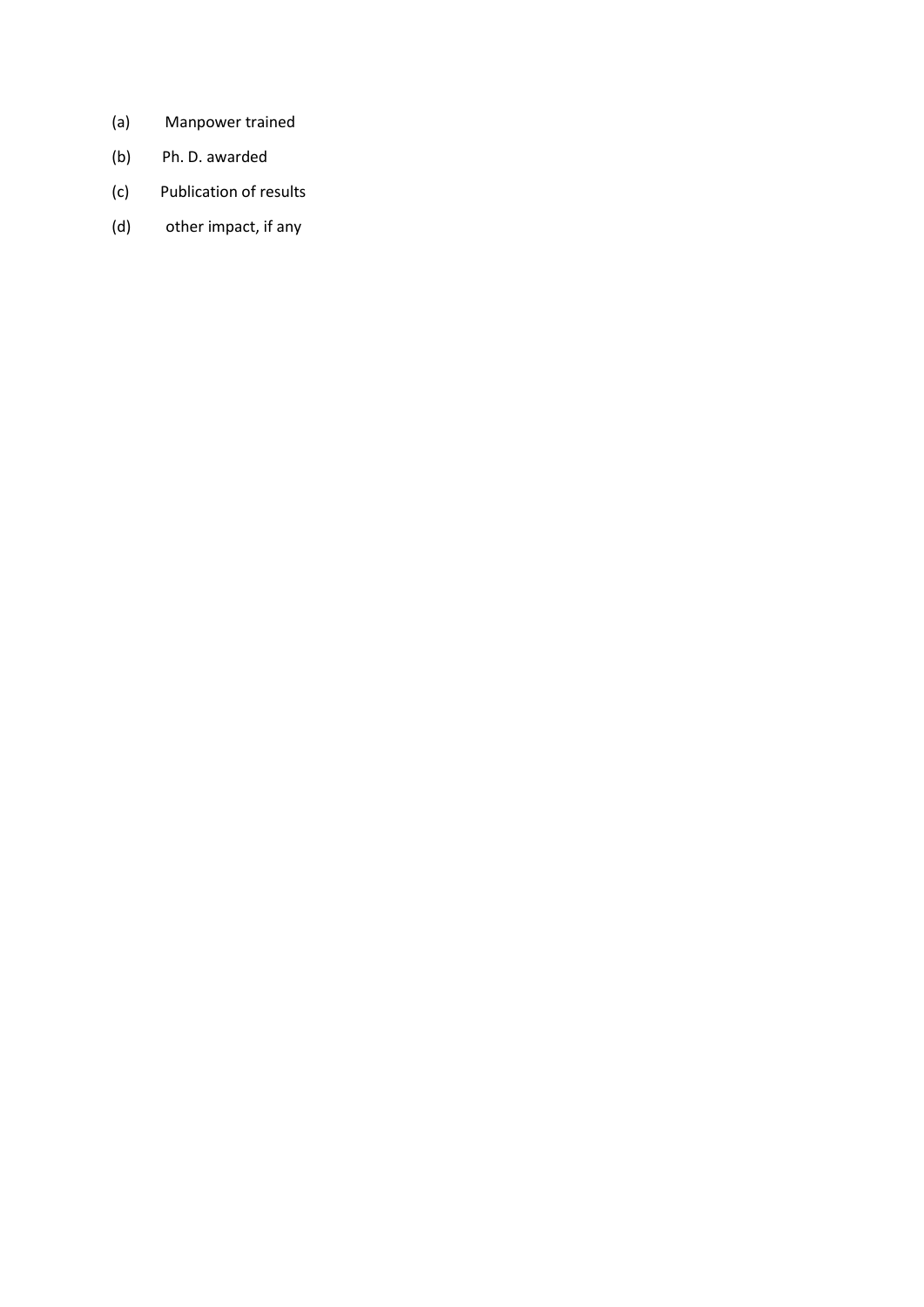#### **SUMMARY**

In the fast paced modern world, the younger generation is prone to frustrations, conflicts, stress related issues, anxiety disorders, substance abuse, emotional problems, behavioural disorders, depression etc. and as the time goes by, such problems are bound to increase. To prevent these, and to lead the citizens of tomorrow to a glorious future, some sort of intervention is a must. Life skills training, is such an intervention, that can provide the skills necessary for successful living. Imparting life skills is the basic attempt that has to initiate for strengthening the behavior of youths. Acquiring these basic skills will alter the conduct and character of the youth. Effective acquisition of life skills can influence the way one feels about oneself and other people and can improve one's productivity, efficacy, selfesteem and self-confidence. WHO (1997) suggests, internalizing the core essential life skills helps the youth to deal with the concerns in the modern world in a dignified and mature way bringing success to them. These skills will enable them to resist peer pressure as they figure out how to accept themselves for who they are. These essential skills will enable young people in coping with difficulties they face in their personal, emotional and social development.

Over the past three decades life skills programme has begun to play an important role for social and personal development of young people. The most common definition of life skills have been given by the World Health Organization as "abilities for adaptive and positive behaviour that enable individuals to deal effectively with the demands and challenges of everyday life" (WHO, 1997). In this view life skills can be universal or targeted set of skills, designed either around general or more particular risks. Life skills education is itself defined as "a holistic approach to the development of values, skills and knowledge in the learner, which assists young people to protect themselves and others in a range of risk situations" (UNICEF, 2009). It promotes mental prosperity in young people, helps them face different and difficult situations in life, and prepares people to behave in a pro-social way.

Life skills are essentially those abilities that help promote psychological well-being and competence in young people as they face the realities of life. With life skills one is able to explore alternatives, weigh pros and cons and make rational decisions in solving each problem or issue as it arises. Recent studies by Shechtman (2005), Torbert (2005), Bathmaker (2007), Efthimiadis-Keith (2007), Kiran et al. (2007), Sharma et al. (2008), Bushong (2009), Spaeth (2010), Baskaran (2012), Gomes & Marques (2012), Nanda (2013), Taheri et al. (2013) and Joseph et al. (2014) clearly suggest that life skills training at any level can create a positive change in the trainees. Life skills training can certainly help in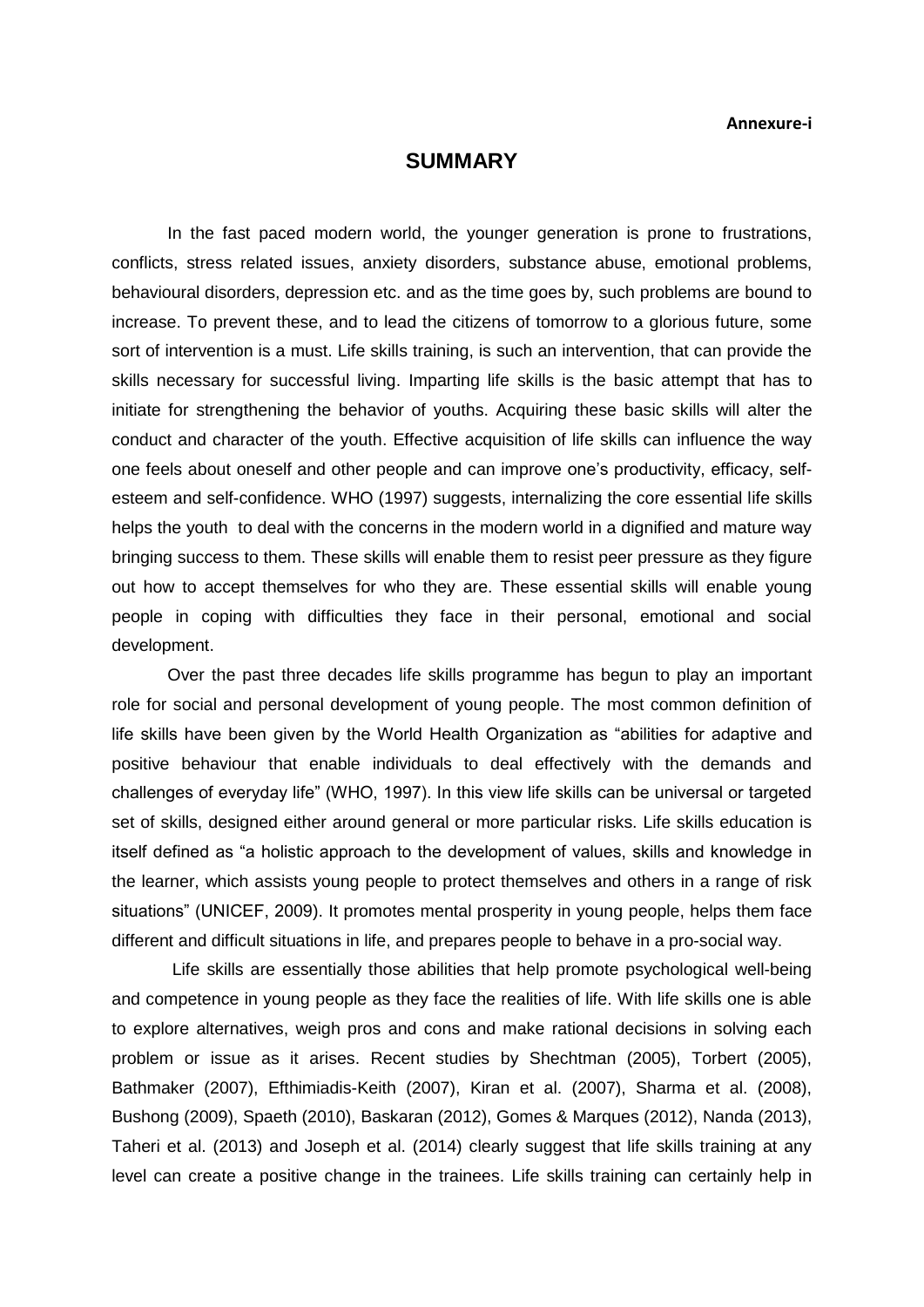enhancing happiness, psychological and emotional well-being of individuals and improving their quality of life (Acharya, 2014; Shwetha, 2015; Amrei & Farahani, 2016; and Khademi et al., 2017). Hence, it was thought worthwhile to study the effect of life skills training on psychological capital and attitude towards alcohol and drug abuse among Punjabi youth.

## **Statement of the Problem**

## EFFECT OF LIFE SKILLS TRAINING ON PSYCHOLOGICAL CAPITAL AND ATTITUDE TOWARDS ALCOHOL AND DRUG ABUSE AMONG PUNJABI YOUTH

#### **Objectives of the Study**

- 1 To develop life skills training module for Punjabi youth.
- 2 To study the effect of life skills training on psychological capital among Punjabi youth.
- 3 To study the interaction effect of treatment and gender on psychological capital among Punjabi youth.
- 4 To study the effect of life skills training on hope, optimism, self-efficacy, and resilience among Punjabi youth.
- 5 To study the interaction effect of treatment and gender on hope, optimism, self efficacy, resilience and optimism among Punjabi youth.
- 6 To study the effect of life skills training on attitude towards drug abuse among Punjabi youth.
- 7 To study the interaction effect of treatment and gender on attitude towards drug abuse among Punjabi youth.
- 8 To study the effect of life skills training on attitude towards alcohol abuse among Punjabi youth.
- 9 To study the interaction effect of treatment and gender on attitude towards alcohol abuse among Punjabi youth.

## **Hypotheses of the Study**

- 1 There is a significant effect of life skills training on psychological capital among Punjabi youth.
- 2 There is no significant interaction effect of treatment and gender on psychological capital among Punjabi youth.
- 3 There is a significant effect of life skills training on hope, optimism, self-efficacy and resilience among Punjabi youth.
- 4 There is no significant interaction effect of treatment and gender on hope, optimism, self-efficacy and resilience among Punjabi youth.
- 5 There is a significant effect of life skills training on attitude towards drug abuse among Punjabi youth.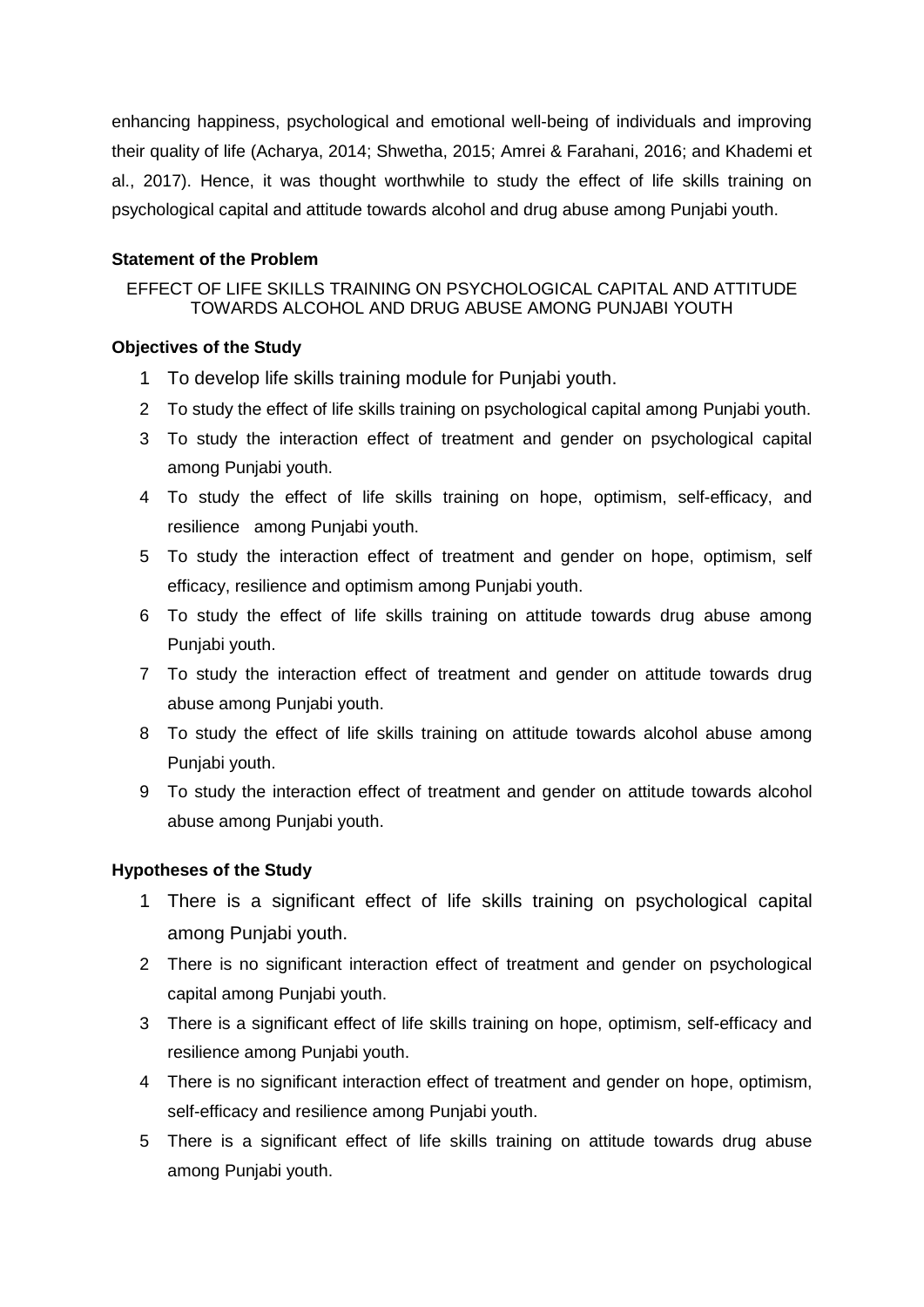- 6 There is no significant interaction effect of treatment and gender on attitude towards drug abuse among Punjabi youth.
- 7 There is a significant effect of life skills training on attitude towards alcohol abuse among Punjabi youth.
- 8 There is no significant interaction effect of treatment and gender on attitude towards alcohol abuse among Punjabi youth.

## **Operational Definitions of the Terms Used**

- **1. Life Skills:** Life skills are the abilities for adaptive and positive behaviour that enable individuals to deal effectively with demands and challenges of everyday life. World Health Organization (1997) included decision making, problem solving, creative thinking, critical thinking, effective communication, inter-personal relationship, selfawareness, empathy, coping with emotions and coping with stress in the list of life skills, as measured by Life Skills Assessment Scale by Nair et al. (2010) .
- **2. Life Skills Training:** Life skill training is an activity based module which helps to utilize the energy of individual in positive direction. Life skill training module is developed by the investigator herself Life Skills training is an activity based programme especially designed for the youth. It includes the activities pertaining to all the ten core life skills viz. Self-awareness skill**,** Decision making skill, Problem solving skill, Creative thinking skill, Critical thinking skill, Effective communication skill, Interpersonal relationship skill, Empathy skill, Coping with emotions skill and Coping with stress skill.The major techniques to be used to impart training was role play, small group activities, lectures and group discussions.
- **3. Psychological Capital:** It refers to the psychological capacities that contribute to fulfilling the potential in human resources. The sum impact of psychological capital is greater than that of its individual constructs of self-efficacy, hope, optimism, and resiliency. It will be measured by the PsyCap Questionnaire by Luthans et al. (2007).
- **4. Attitude towards Alcohol and Drug abuse:** It refers to the tendency of college students to evaluate the use of alcohol and drugs with some degree of favor or disfavor which are ordinarily expressed in their cognitive, affective and behavioural responses.
- **5. Punjabi Youth:** It refers to the college going students studying in first year degree course in government or government aided colleges of Punjab.

#### **Delimitations of the Study**

- 1. This study was delimited to college students who are studying in first year of graduation only.
- 2. The study was delimited to government and government-aided colleges affiliated to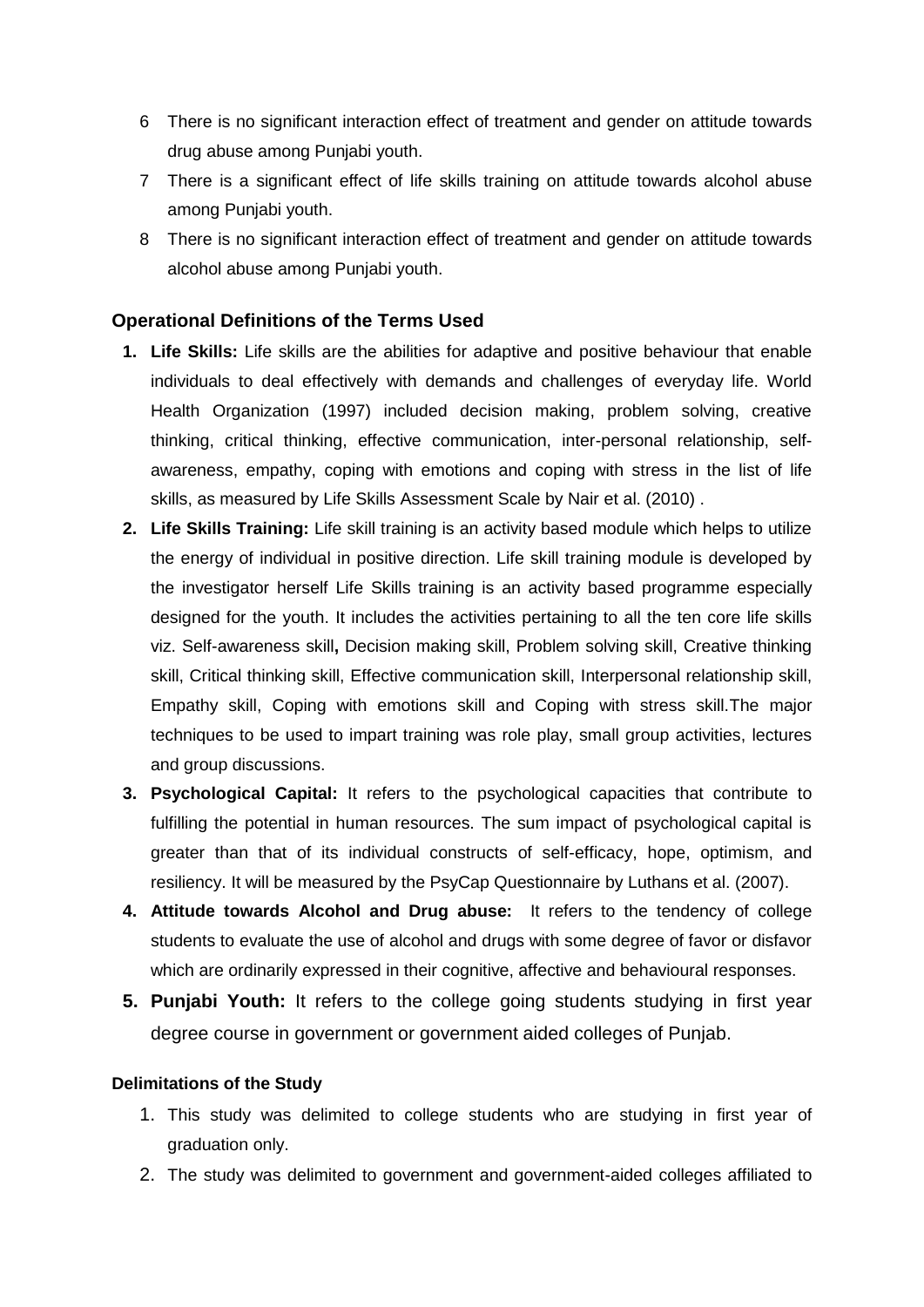Punjabi University, Patiala.

- 3. This study was delimited to the Malwa belt of Punjab
- 4. The assumption of normalcy was not tested in the light of Norton's and Box's findings that 'F' is rather insensitive to variations in the shape of population distribution may be leptokurtic, rectangular, markedly skewed or even J-shaped (Guilford & Fruchter, 1981, 283-284).

#### **Methodology**

The present study was conducted through quasi-experimental design to investigate the effect of life Skills training on Psychological Capital and attitude towards Alcohol and Drug Abuse among Punjabi youth. The sample of the study was comprised of 1000 students of B.A first year students of government and government-aided colleges of Punjabi university, Patiala. Experimental and control groups was comprised 502 and 498 students each respectively.

#### **Research Tools Used**

The following research tools were used in the present study:

- 1. Psychological Capital Questionnaire by Luthans et al. (2007).
- 2. Attitude towards Drug abuse Scale standardized by investigators.
- 3. Attitude towards Alcohol abuse Scale standardized by investigators.
- 4. Socio-economic Status Scale by Upadhaya and Saxena (2009).
- 5. Standard Progressive Matrices by Raven's et al. (2000).

#### **Population of the Study**

The population of the present study was Ist year students of graduation level of government and government-aided colleges of Punjabi University, Patiala. A sample of 1000 students was selected for the conduct of the present study. The experimental and control group were taken as the intact sections of class B.A  $I<sup>st</sup>$  from government colleges of Punjabi university, Patiala. Experimental group comprised of 502 students (out of which 200 are males and 302 are females) and control groups also comprised of 498 students (out of which 260 are males and 238 are females).

## **Conduct of the Study**

The study was conducted in three phases:

**a. Pre-experimental Testing:** The pre-testing was conducted by the researcher on a sample of 1000 students of government and government-aided colleges of Punjabi university Patiala. The pre-testing was done on three variables i.e.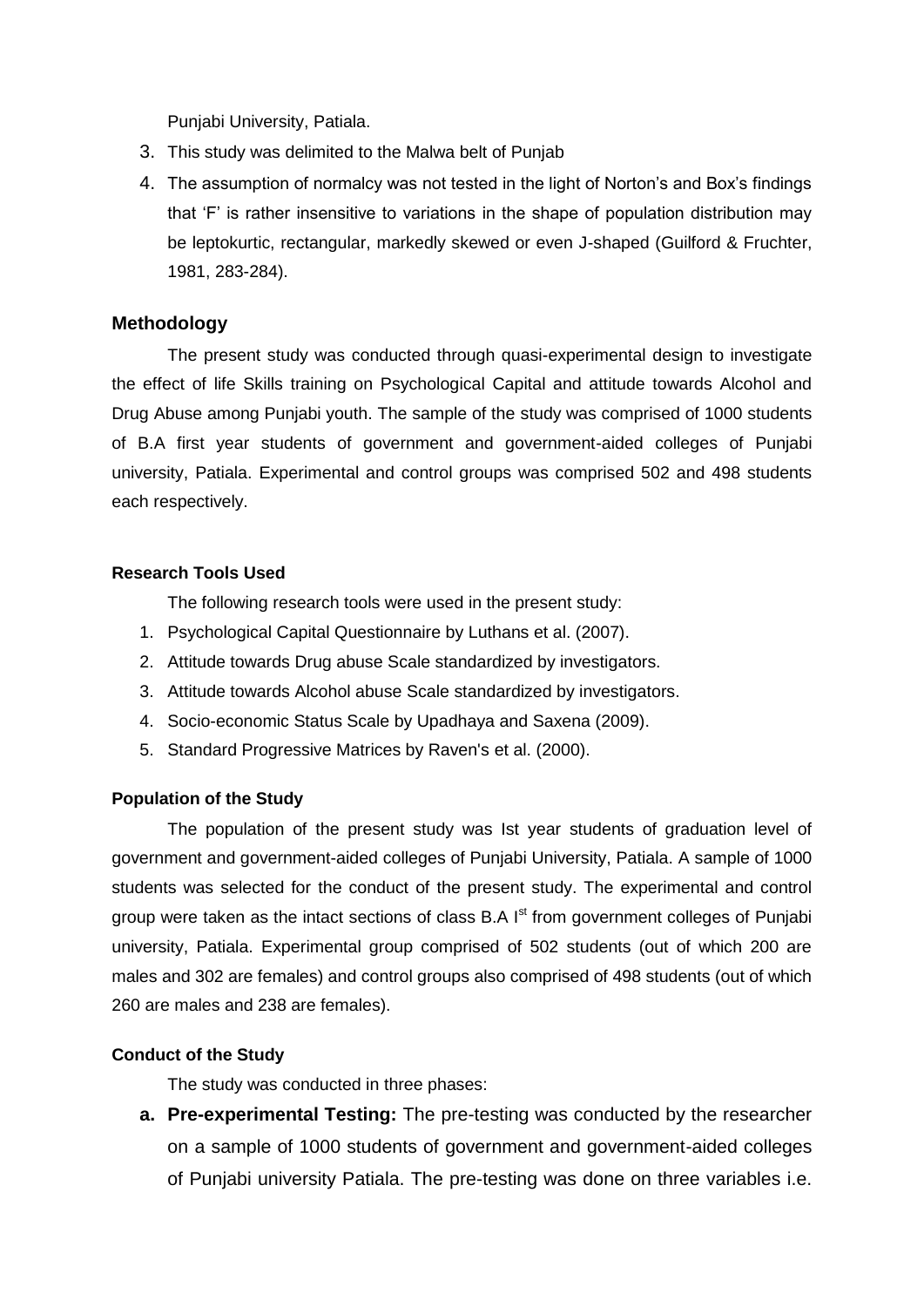psychological capital, attitude towards drug abuse and attitude towards alcohol abuse. The investigator administrated the psychological capital, attitude towards drug abuse and attitude towards alcohol abuse scales to college going students. During the pre-testing the researcher clarified any doubt that the student might have while responding to the scales. Prior to the pre-test, an informal session with the students was separately held out, with the purpose of building rapport and introducing the training programme. The participants were informed about the purpose of the study. They were assured that the information given by them would be kept confidential and would be used only for research purpose. They were requested to be clam and follow the instructions given in the questionnaire and fill the questionnaire in proper way.

- **b. Experimental Treatment:** For the conduct of the experiment, life skills training programme was conducted. The sessions was carried out with the college boys and girls within the college premises. For various sessions, the research scholar himself gave his inputs regarding life skills training. The life skills training programme was executed in 40 sessions in each college. Each life skills training session was conducted for 40 minutes. For each life skill, sessions was activity based and participatory in nature. The major techniques to be used to impart life skills training was role play, group activities, lectures demonstrations and group discussions. The control group was given general awareness with regard to environment, health and socio-economic aspects of society. However, they were not be given any orientation to life skills programme.
- **c. Post-experimental Testing:** It was done after the completion of the life skills training programme with the help of three tools i.e. psychological capital Questionnaire, attitude towards drug abuse scale and attitude towards alcohol abuse scale.

#### **Statistical Techniques Used**

The following statistical techniques were used for analyzing the data:

1. Descriptive statistics, mean, standard deviation were used to examine the nature of distribution of scores.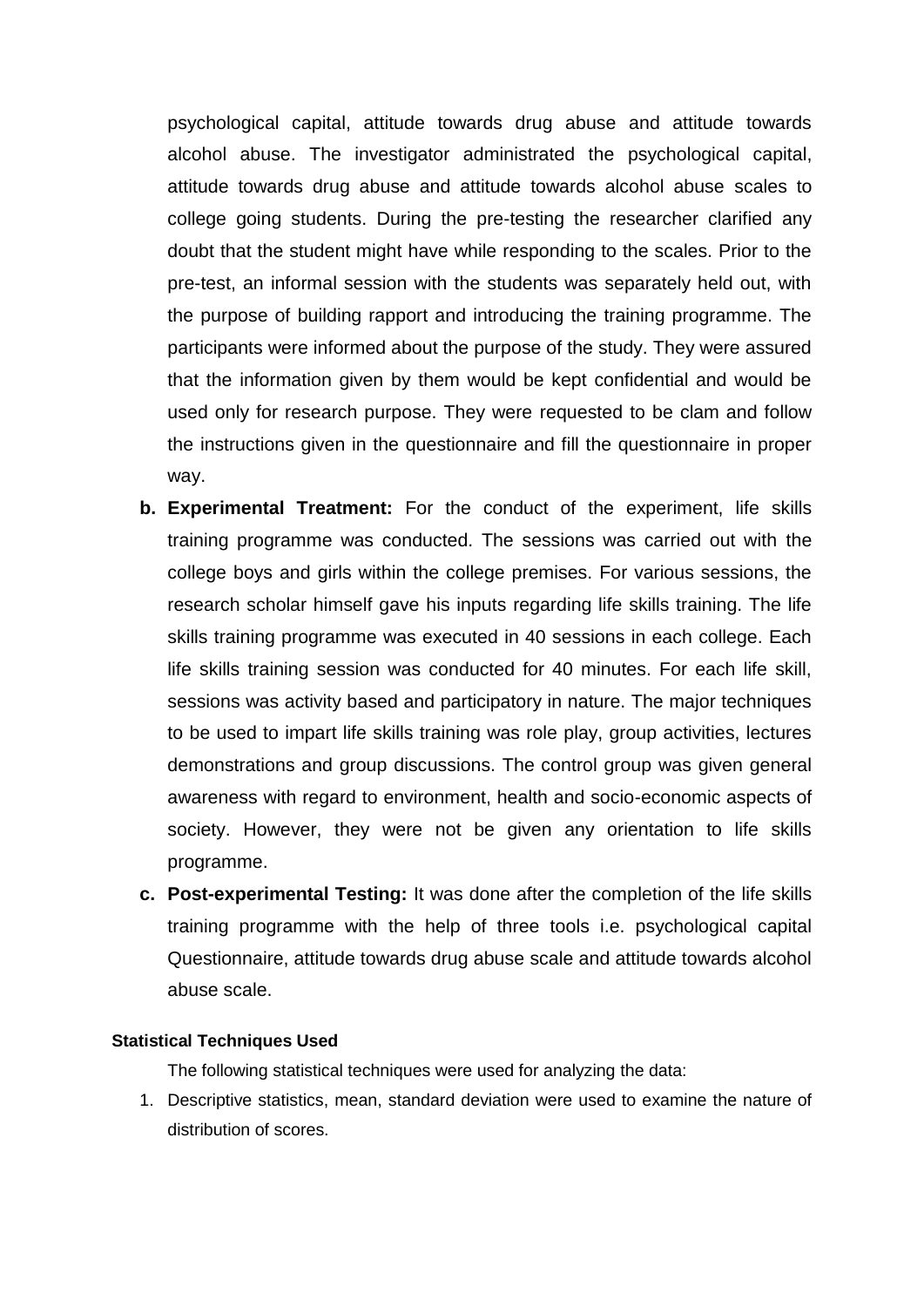2. ANCOVA was used to find out the effect of life skills training on psychological capital, attitude towards drug abuse and attitude towards alcohol abuse.

# **CONCLUSIONS**

On the basis of analysis and interpretation of data, following conclusions were drawn:

- 1. There is a significant effect of life skills training on psychological capital among Punjabi youth.
- 2. There is a significant effect of life skills training on hope of Punjabi youth.
- 3. There is a positive and significant effect of life skills training on optimism of Punjabi youth.
- 4. There is a positive and significant effect of life skills training on self-efficacy among Punjabi youth.
- 5. There is a positive and significant effect of life skills training on resilience among Punjabi youth.
- 6. There is a significant decrimental effect of life skills training on attitude towards drug abuse among Punjabi youth.
- 7. There is a significant decrimental effect of life skills training on attitude towards alcohol abuse among Punjabi youth.
- 8. There is no significant interaction effect of treatment and gender on psychological capital among Punjabi youth.
- 9. There is no significant interaction effect of treatment and gender on hope of Punjabi youth.
- 10. There is no significant interaction effect of treatment and gender on optimism of Punjabi youth.
- 11. There is no significant interaction effect of treatment and gender on self-efficacy among Punjabi youth.
- 12. There is no significant interaction effect of treatment and gender on resilience among Punjabi youth.
- 13. There is no significant interaction effect of treatment and gender on attitude towards drug abuse among Punjabi youth.
- 14. There is no significant interaction effect of treatment and gender on attitude towards alcohol abuse among Punjabi youth.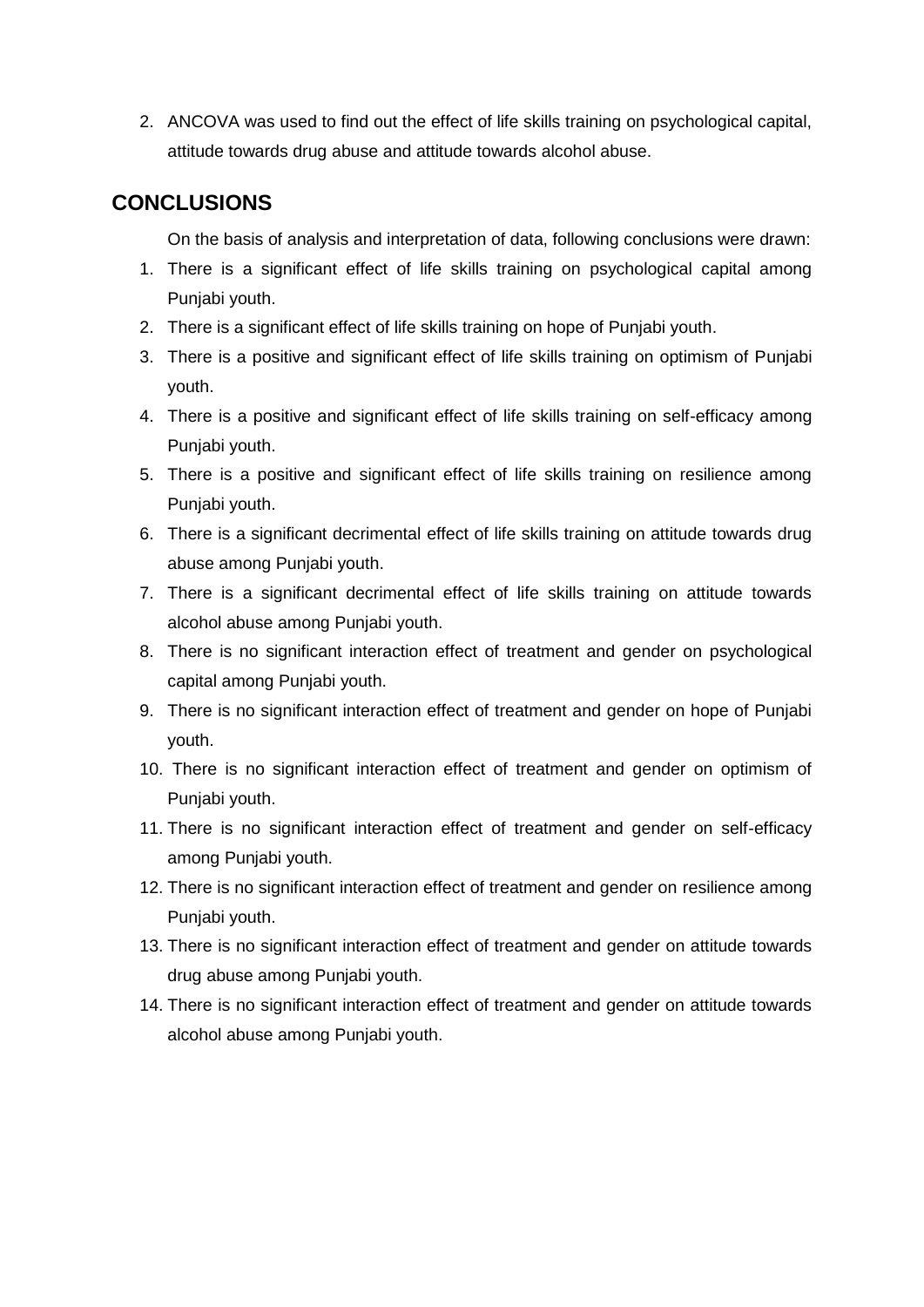# **EDUCATIONAL IMPLICATIONS**

On the basis of the result of present study, following educational implications may be laid down:

- 1. The results of the study revealed that the life skills training has a positive and significant effect on psychological capital of individuals. Hence, the life skills programmes should be introduced in colleges so as to ensure healthy psycho-social development of individuals.
- 2. The study revealed that there is a significant decrimental effect of life skills on attitude towards alcohol and drug abuse among Punjabi youth. It means life skills play an important role to change their attitude towards his life. So, life skill education is highly relevant to the daily needs of the young people when it becomes the part of college curriculum, the indications are that it helps to prevent alcohol and drug abuse among individuals (Saksurakan, 2015).
- 3. The pedagogy of life skills need to be reconsidered. Life skills education is not a subject that appeals to the cognitive domain of students alone. Indeed, life skill education is a subject that appeals more to the affective domain of the students development. The current techniques and material used by teachers are more directed to teaching life skills education like an intellectual exercise. The end result is that learners have an intellectual understanding of the life skills education content without necessarily imbibing the values inherent in the lesson. Teachers need to approach the subject from a non-cognitive angle and develop learning outcomes that appeal more to the affective domain of the learners personality.
- 4. Integrated curriculum can be organize the common learning of life skills, such curriculum around real-life problems and issues important to young by putting in appropriate content and skills from different subject areas or disciplines.
- 5. The foundation and pedagogy of life skills education has to be included in the teacher training curriculum in the teacher training colleges and universities. This will adequately prepare the teachers to deliver the life skills education content in schools. The teachers have not much knowledge to teach life skills education and this is a major handicap in its implementation.
- 6. Refresher courses for teachers should be encourage and supported by either inviting a resourceful person of facilitating teachers to attend the course elsewhere regarding awareness of life skills.
- 7. Teachers of life skills education need to develop a positive mind set. They must believe that life skill training is a major component of the curriculum and plays a huge role in the development of the child. This will enhance the teaching of life skills education.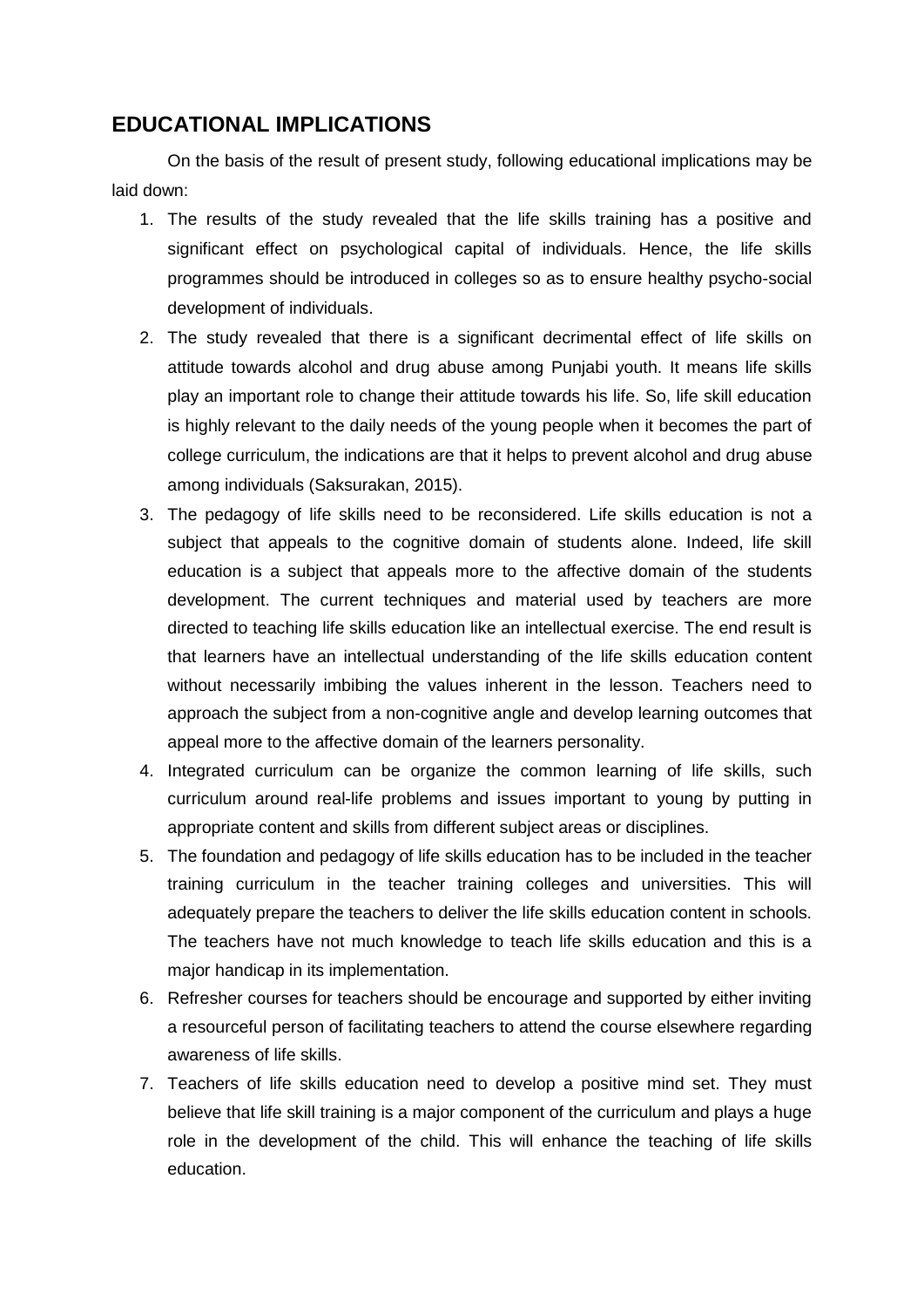- 8. The successful teaching of life skills education requires adequate resources. Colleges need to be well equipped with life skills resources for the teaching of life skills education. Currently, there are very few textbooks available for the pupils and the teachers have to rely only on those teachers guide. Department of Education should encourage the production of other life skills education resource like audiovisuals, board games for use in teaching of life skills education. This will make the teaching more interactive and interesting to the learner.
- 9. The college heads need to be more actively involved in curriculum supervision to ensure effective delivery of content of life skills education.
- 10. The learning environment is very important to deliver life skills education not only within college premises but also within the homes and the community. For example, it is not possible to teach gender equity and assertiveness in an environment that in itself is not gender sensitive or safe.
- 11. The status of teachers is inadequate and so are the salaries and the career possibilities, sometimes leading to attitudes towards students that can be one of indifference, contempt and discrimination. But the teaching training is perhaps the most important step towards improving education in all aspects. There is a need to invest more in training of teacher and their payments but moreover there is urgent need to make teachers accountable on a short term basis for the results of the students.
- 12. The life skills education resource material which is mostly available in English should be translated in regional languages by expert professionals and the teachers so that it can help the teachers to develop the life skills in students in a better and effective way.
- 13. Life skills programme should be allocated special time on the teaching time table or be integrated in the teaching/learning process and be examined, or life skills education subject should be introduced in the college curriculum.
- 14. The Ministry of Education of India should set up its supervisory role in the progress of life skills education by for instance forming life skills committees/clubs in colleges and also fund the life skill programmes.
- 15. Mass media has a very powerful impact on today's younger generation, programme generated by all the media should be indirectly or directly enriched with all kinds of life skills education awareness.

To sum up life skills education is itself defined as "a holistic approach to the development of values, skills and knowledge in the learner, which assists young people to protect themselves and others in a range of risk situations" (UNICEF, 2009). It promotes mental prosperity in young people, helps them to face different and difficult situations in life,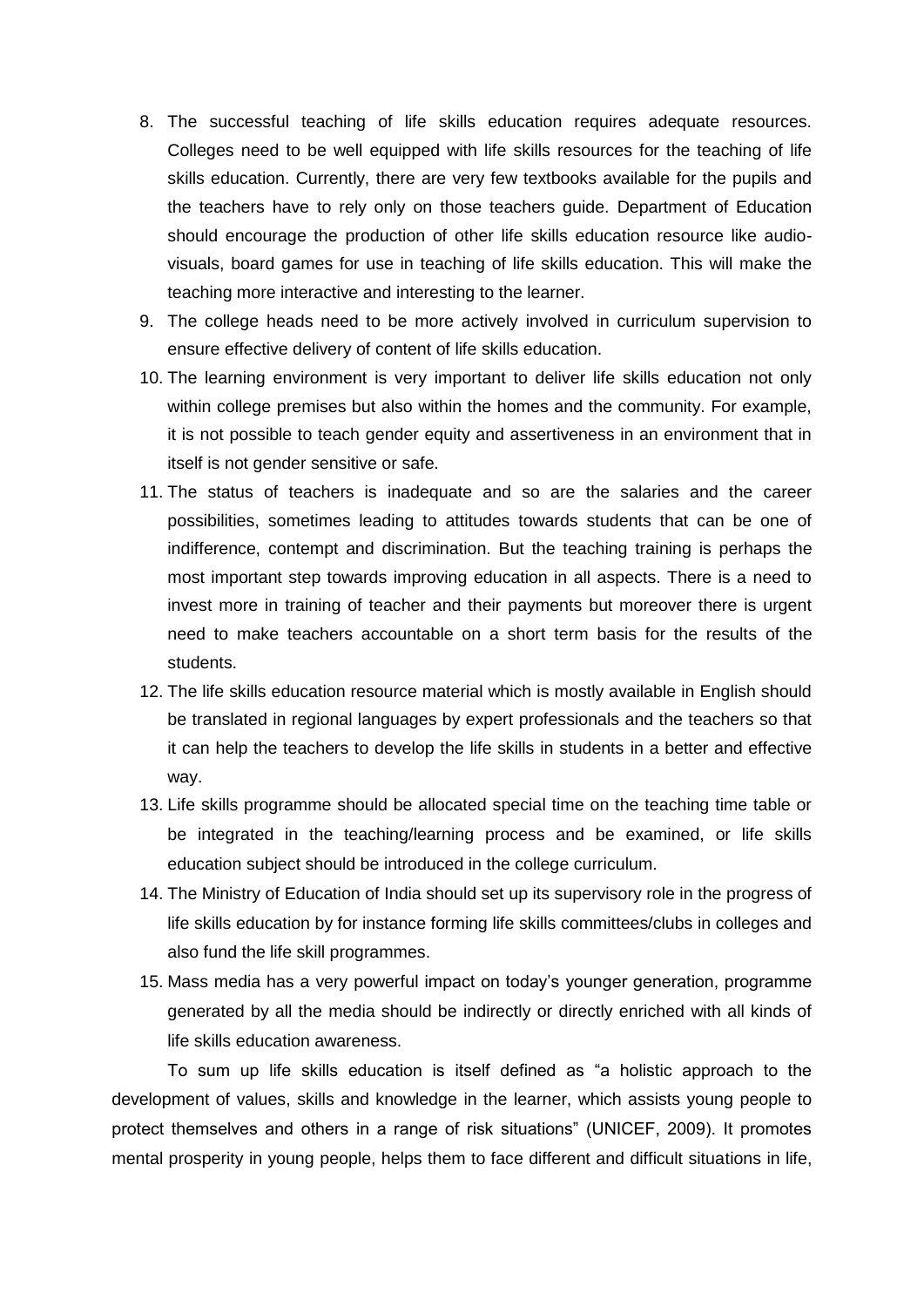and prepares people to behave in a pro-social way. At the heart of life skills education is the learning of life skills, including skills for "building self-esteem, setting realistic goals, coping with anxiety, resisting pressures, communicating effectively, making decisions, managing conflict and dealing assertively with social situations in which drugs may be offered" (WHO, 1997). The college system, for instance, plays an important role in providing relevant information about the harmful effects of alcohol and drugs. It would seem logical enough that if young people are told about the adverse consequences of drug abuse, they will quite simply decide not to. On the basis of findings, it was recommended that the life skill approach to prevent drug addiction should be widely promoted in school and colleges. It could be integrated into study subjects like scout program and health education (Saksurakan, 2015).

## **SUGGESTIONS FOR FURTHER RESEARCH**

The present study was delimited to only graduation level of students of constituent college of Punjabi university Patiala, Punjab. Keeping in view the delimitations of the present study and its scope, some suggestions have been laid down for the further research:

- 1. The present study was conducted in the Malwa belt of Punjab. It can be further extended to the others belts of Punjab.
- 2. The present study was confined to Punjab only. Effectiveness of the life skills training can be studied on the students of states other than Punjab.
- 3. The present study was conducted at college level. Further studies can be undertaken at school level or university level.
- 4. The present study was confined to Punjabi university Patiala constituent colleges only. Comparative study on effectiveness of life skills training can be undertaken in government and private colleges.
- 5. Life skills may also be studied in relation to other psycho-social variables.
- 6. Further studies can be undertaken to determine the relationship of life skills among different groups of students, that is, socially disadvantaged, educationally disadvantaged and mentally challenged students.
- 7. Studies can be also conducted in order to explore the functioning of various counseling cells in schools, colleges and universities.
- 8. Longitudinal and experimental studies need to be conducted to provide knowledge of the extent to which life skills education contributes to development of character in the learners.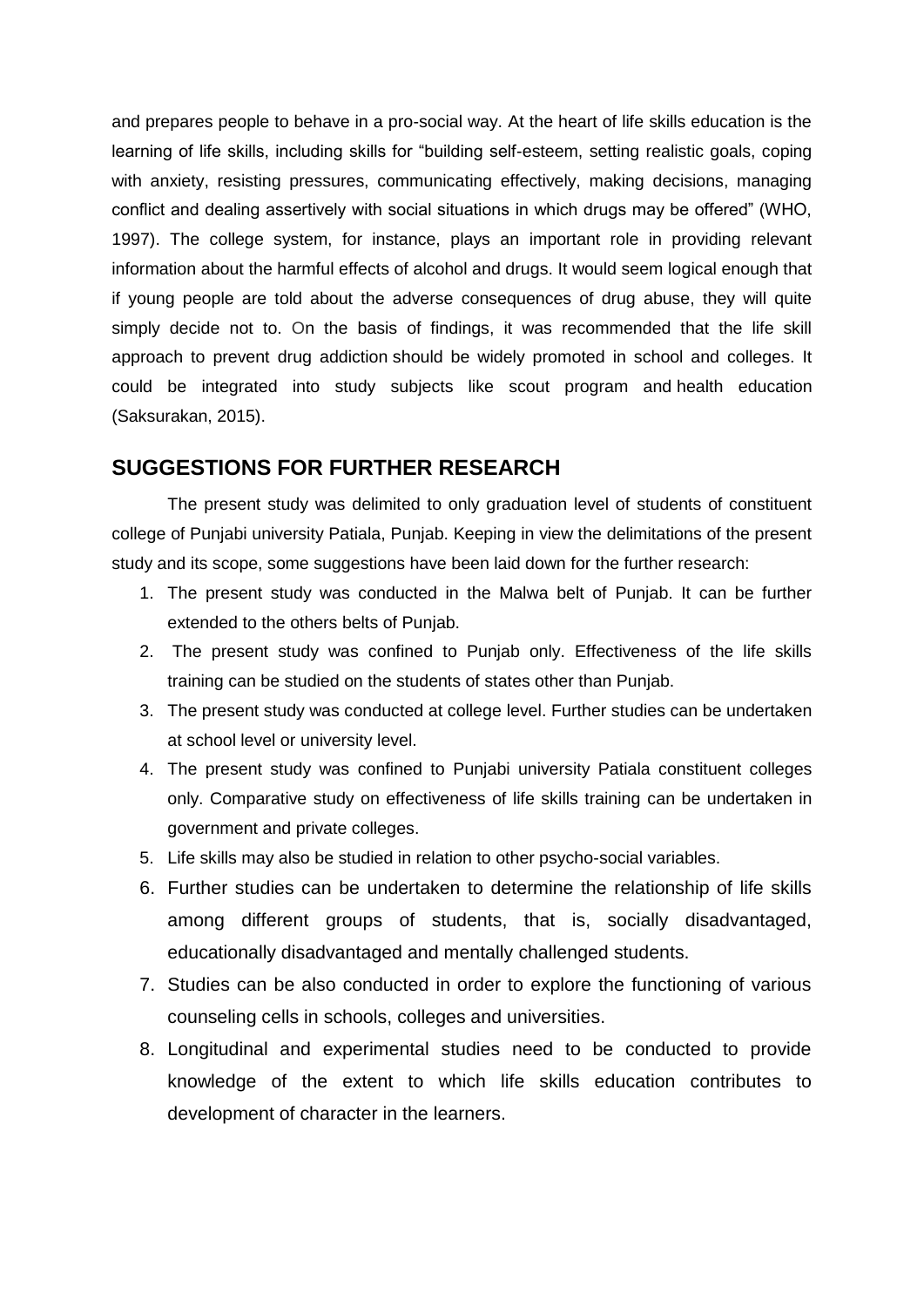#### **Annexure-ii**

#### **OBJECTIVES OF THE PROJECT**

- 1 To develop life skills training module for Punjabi youth.
- 2 To study the effect of life skills training on psychological capital among Punjabi youth.
- 3 To study the interaction effect of treatment and gender on psychological capital among Punjabi youth.
- 4 To study the effect of life skills training on hope, optimism, self-efficacy, and resilience among Punjabi youth.
- 5 To study the interaction effect of treatment and gender on hope, optimism, self efficacy, resilience and optimism among Punjabi youth.
- 6 To study the effect of life skills training on attitude towards drug abuse among Punjabi youth.
- 7 To study the interaction effect of treatment and gender on attitude towards drug abuse among Punjabi youth.
- 8 To study the effect of life skills training on attitude towards alcohol abuse among Punjabi youth.
- 9 To study the interaction effect of treatment and gender on attitude towards alcohol abuse among Punjabi youth.

## **NO. OF PUBLICATIONS OUT OF THE PROJECT**

#### **One papers are accepted for publications:**

| S. No. | Title of paper                                                                              | Name of journal                                        |
|--------|---------------------------------------------------------------------------------------------|--------------------------------------------------------|
|        | Effect of life skills training on attitude<br>towards alcohol abuse among Punjabi<br>youth. | <b>Bi-Annual Research Journal</b><br>ISSN No.2320-558X |

#### **Paper in the process of communication:**

| S. No. | Title of paper                                                                  |  |
|--------|---------------------------------------------------------------------------------|--|
| 1.     | Effect of life skills training on Psychological capital<br>among Punjabi youth. |  |
| 2.     | Effect of life skills training on Self efficacy among<br>Punjabi youth.         |  |
| 3.     | Effect of life skills training on Optimism among<br>Punjabi youth.              |  |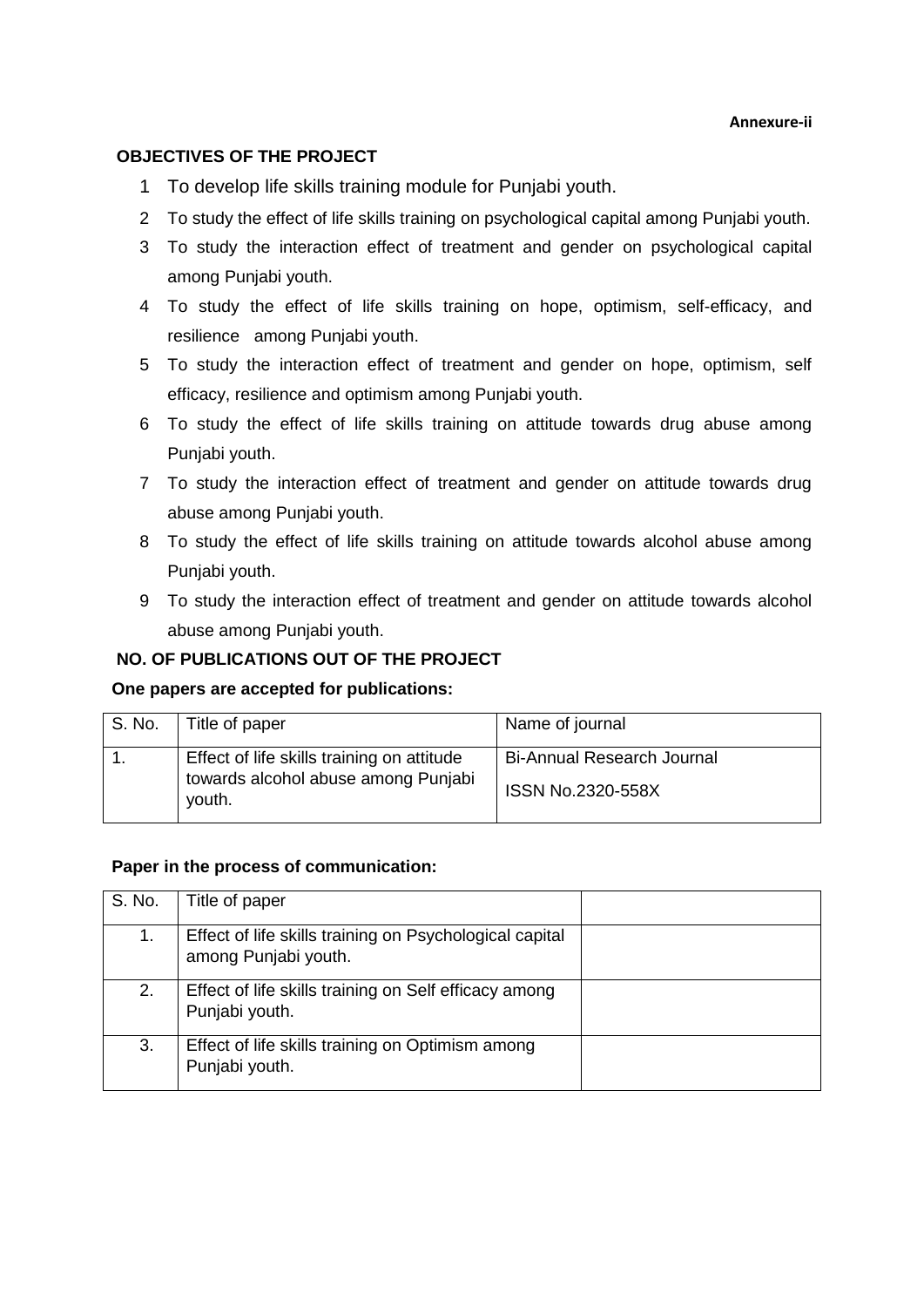## **UNIVERSITY GRANTS COMMISSION**

# **BAHADUR SHAH ZAFAR MARG**

# **NEW DELHI – 110 002**

# **INFORMATION ON THE MAJOR RESEARCH PROJECT**

| 1.  | Title of the Project                                      | <b>Effect of Life Skill Training on Psychological</b><br><b>Capital and Attitude Towards Alcohol &amp;</b><br>Drug Abuse Among Punjabi Youth |
|-----|-----------------------------------------------------------|----------------------------------------------------------------------------------------------------------------------------------------------|
| 2.  | Name of the<br>Principal Investigator                     | Prof. (Dr.) Kirandeep Kaur                                                                                                                   |
| 3.  | Address with e-mail<br>and Mobile NO.                     | Department of Education & C.S.                                                                                                               |
|     |                                                           | Punjabi University, Patiala                                                                                                                  |
|     |                                                           | Mobile No. 9888731585                                                                                                                        |
|     |                                                           | e-mail headeducaitonpup@gmail.com                                                                                                            |
|     |                                                           | Residential Address: #14, Punjabi Bagh, Patiala                                                                                              |
| 4.  | Department and                                            | Department of Education & C.S.                                                                                                               |
|     | University/college<br>where the project<br>has undertaken | Punjabi University, Patiala                                                                                                                  |
| 5.  | <b>UGC Reference No.</b><br>& Date                        | F 5.98/2014(HRP) dated 1-12-2015                                                                                                             |
| 6.  | Date of<br>Implementation                                 | 1-12-2015                                                                                                                                    |
| 7.  | Tenure of the Project                                     | 3 Years form                                                                                                                                 |
|     |                                                           | 1-12-2015 to 30-06-2018                                                                                                                      |
| 8.  | <b>Total Grant Allocated</b>                              | 7,18,055                                                                                                                                     |
| 9.  | <b>Total Grant Received</b>                               | 659379                                                                                                                                       |
| 10. | <b>Final Expenditure</b>                                  | 7,70,842                                                                                                                                     |
| 11. | Objective of the<br>Project                               | 10 To develop life skills training module for<br>Punjabi youth.<br>11 To study the effect of life skills training on                         |
|     |                                                           | psychological<br>capital<br>Punjabi<br>among                                                                                                 |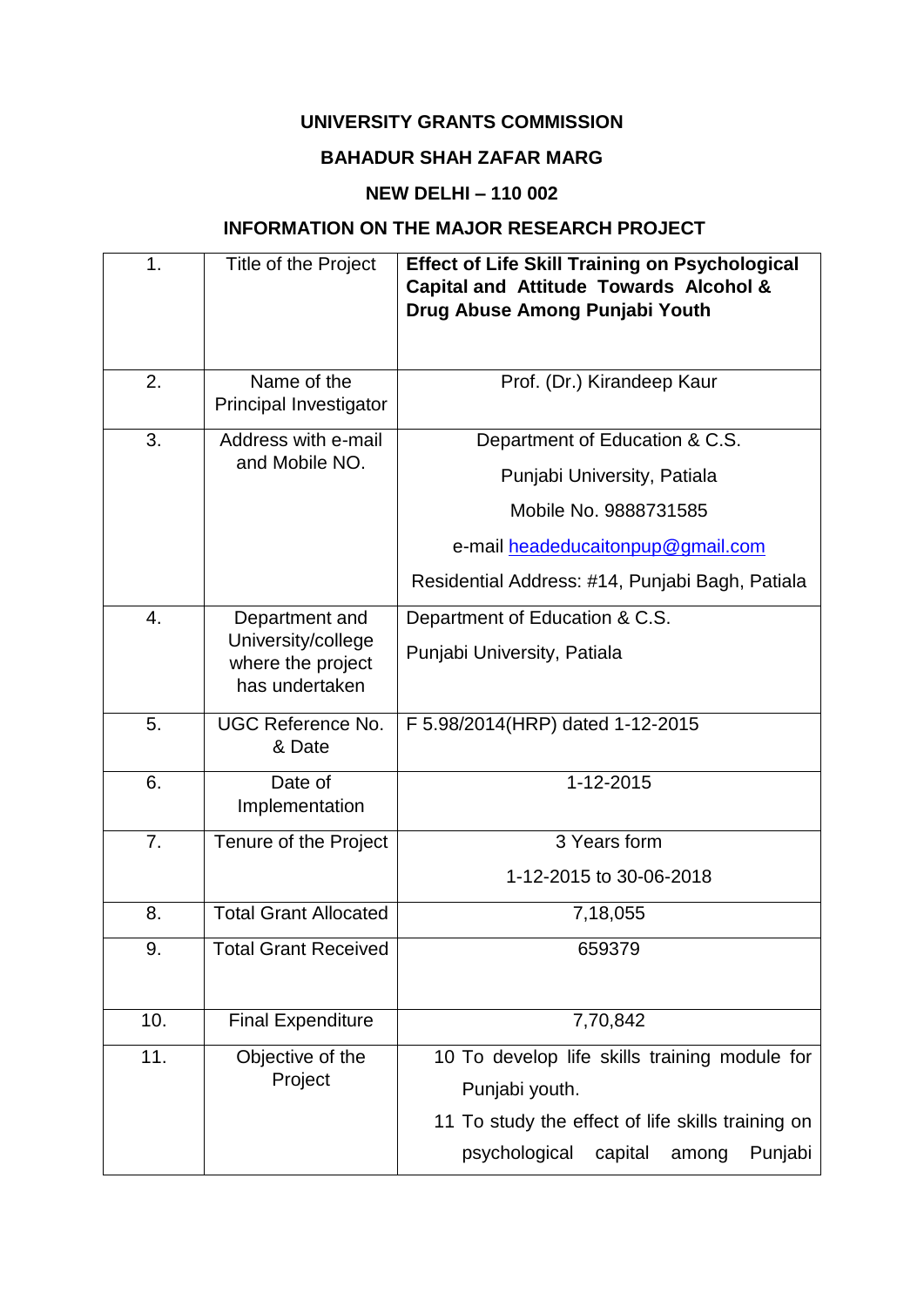|     |                  | youth.                                                                                                                                                                                                 |
|-----|------------------|--------------------------------------------------------------------------------------------------------------------------------------------------------------------------------------------------------|
|     |                  | 12 To study the interaction effect of treatment                                                                                                                                                        |
|     |                  | and gender on psychological capital                                                                                                                                                                    |
|     |                  | among Punjabi youth.                                                                                                                                                                                   |
|     |                  | 13 To study the effect of life skills training on                                                                                                                                                      |
|     |                  | optimism,<br>self-efficacy,<br>hope,<br>and                                                                                                                                                            |
|     |                  | resilience among Punjabi youth.                                                                                                                                                                        |
|     |                  | 14 To study the interaction effect of treatment                                                                                                                                                        |
|     |                  | and gender on hope, optimism, self                                                                                                                                                                     |
|     |                  | efficacy, resilience and optimism among                                                                                                                                                                |
|     |                  | Punjabi youth.                                                                                                                                                                                         |
|     |                  | 15 To study the effect of life skills training on                                                                                                                                                      |
|     |                  | attitude towards drug abuse<br>among                                                                                                                                                                   |
|     |                  | Punjabi youth.                                                                                                                                                                                         |
|     |                  | 16 To study the interaction effect of treatment                                                                                                                                                        |
|     |                  | and gender on attitude towards drug                                                                                                                                                                    |
|     |                  | abuse among Punjabi youth.                                                                                                                                                                             |
|     |                  | 17 To study the effect of life skills training on                                                                                                                                                      |
|     |                  | attitude towards alcohol abuse among                                                                                                                                                                   |
|     |                  | Punjabi youth.                                                                                                                                                                                         |
|     |                  | 18 To study the interaction effect of treatment                                                                                                                                                        |
|     |                  | and gender on attitude towards alcohol                                                                                                                                                                 |
|     |                  | abuse among Punjabi youth.                                                                                                                                                                             |
|     |                  |                                                                                                                                                                                                        |
| 12. | Achievement from | The findings of the present study will be useful                                                                                                                                                       |
|     | the Project      | for the planners, policy makers as well as                                                                                                                                                             |
|     |                  | implementing agencies for the successful                                                                                                                                                               |
|     |                  | implementation of scheme in Punjab.                                                                                                                                                                    |
|     |                  |                                                                                                                                                                                                        |
| 13. | Summary of the   | the fast paced modern world, the<br>In                                                                                                                                                                 |
|     | findings         | younger generation is prone to frustrations,<br>conflicts, stress related issues, anxiety disorders,<br>emotional<br>substance<br>abuse,<br>problems,<br>behavioural disorders, depression etc. and as |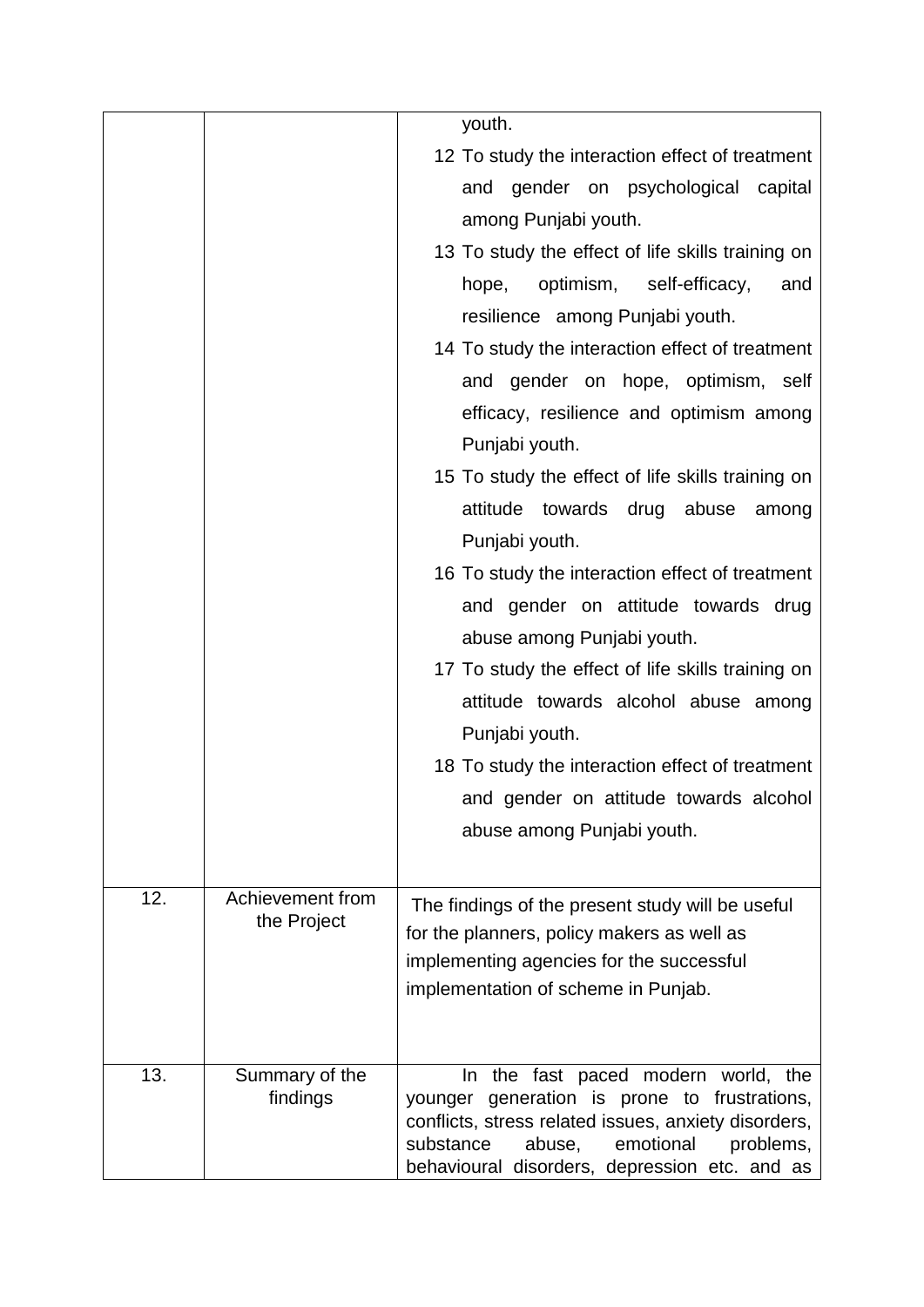|  | the time goes by, such problems are bound to<br>increase. To prevent these, and to lead the<br>citizens of tomorrow to a glorious future, some<br>sort of intervention is a must. Life skill training, in<br>such an intervention, that can provide the skill<br>necessary for successful living. Imparting life<br>skills is the basic attempt that has to initiate for<br>strengthening the behavior of youths. life skills<br>training at any level can create a positive change<br>in the trainees. It was thought worthwhile to<br>study the effect of life skills training on<br>psychological capital and<br>attitude<br>towards<br>alcohol and drug abuse among Punjabi youth.                                                                                                                                                                                                                                                                                                            |
|--|---------------------------------------------------------------------------------------------------------------------------------------------------------------------------------------------------------------------------------------------------------------------------------------------------------------------------------------------------------------------------------------------------------------------------------------------------------------------------------------------------------------------------------------------------------------------------------------------------------------------------------------------------------------------------------------------------------------------------------------------------------------------------------------------------------------------------------------------------------------------------------------------------------------------------------------------------------------------------------------------------|
|  | The objectives of the study were: To<br>develop life skills training module for Punjabi<br>youth, To study the effect of life skills training on<br>psychological capital and its components, i.e<br>hope, optimism, self-efficacy, and resilience<br>among Punjabi youth, to study the interaction<br>effect of treatment and gender on psychological<br>capital and its components i.e hope, optimism,<br>self-efficacy, and resilience among Punjabi<br>youth, to study the effect of life skills training on<br>attitude towards alcohol and drug abuse among<br>Punjabi youth and to study the interaction effect<br>of treatment and gender on attitude towards<br>alcohol and drug abuse among Punjabi youth.<br>This study was delimited to college students who<br>are studying in first year of graduation only and<br>the present study was also delimited to<br>government and government-aided colleges<br>affiliated to Punjabi University, Patiala. (Malwa<br>belt of Punjab only) |
|  | The present study was conducted through<br>quasi-experimental design. The sample of the<br>study was comprised of 1000 students of B.A<br>students of government<br>first<br>year<br>and<br>government-aided colleges of Punjabi university,<br>Patiala. Experimental and control groups was<br>comprised 502 and 498 students<br>each<br>respectively.<br>Psychological<br>Capital<br>Questionnaire by Luthans et al. (2007), Attitude<br>Alcohol<br>towards<br>and<br>Drug<br>abuse<br><b>Scale</b><br>standardized by investigators, Socio-economic<br>Status Scale by Upadhaya and Saxena (2009)<br>and Standard Progressive Matrices by Raven's                                                                                                                                                                                                                                                                                                                                              |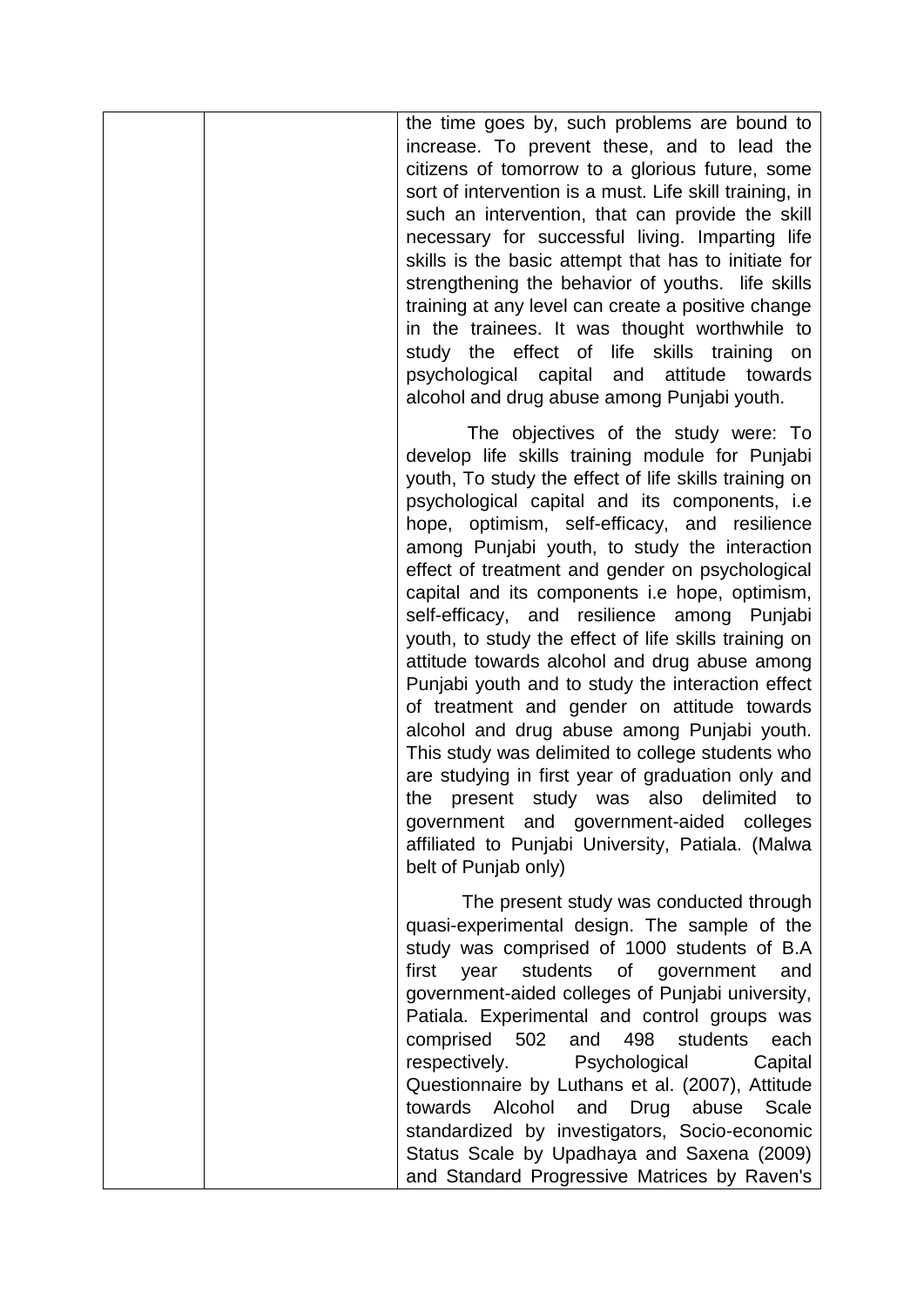|     |                                | et al. (2000). were used as research tools in this<br>study. The study was conducted in three phases:<br>Pre-experimental Testing, Experimental<br>Treatment, and Post-experimental Testing.<br>Statistical Techniques Used for analyzing the<br>data was: Descriptive statistics, mean, standard<br>deviation were used to examine the nature of<br>distribution of scores and ANCOVA was used to<br>find out the effect of life skills training on<br>psychological capital, attitude towards drug<br>abuse and attitude towards alcohol abuse.                                                                                                                                                                                                                                                                                                                                                                                                                                                                                                                                                                                                                                                                       |
|-----|--------------------------------|-------------------------------------------------------------------------------------------------------------------------------------------------------------------------------------------------------------------------------------------------------------------------------------------------------------------------------------------------------------------------------------------------------------------------------------------------------------------------------------------------------------------------------------------------------------------------------------------------------------------------------------------------------------------------------------------------------------------------------------------------------------------------------------------------------------------------------------------------------------------------------------------------------------------------------------------------------------------------------------------------------------------------------------------------------------------------------------------------------------------------------------------------------------------------------------------------------------------------|
|     |                                | On the basis of analysis and interpretation<br>of data, following conclusions were drawn: There<br>is a significant effect of life skills training on<br>psychological capital and its components hope,<br>optimism, self-efficacy, and resilience among<br>Punjabi youth, There is a significant decrimental<br>effect of life skills training on attitude towards<br>alcohol and drug abuse among Punjabi youth<br>was found further There is no significant<br>interaction effect of treatment and gender on<br>psychological capital and its components hope,<br>optimism, self-efficacy, and resilience among<br>Punjabi youth and There is no significant<br>interaction effect of treatment and gender on<br>attitude towards alcohol and drug abuse among<br>Punjabi youth was found. The findings of the<br>study suggest that the life skills programmes<br>should be introduced in colleges so as to ensure<br>healthv<br>psycho-social development<br>ot<br>individuals. Life skill programmes is highly<br>relevant to the daily needs of the young people<br>when it becomes the part of college curriculum,<br>the indications are that it helps to prevent alcohol<br>and drug abuse among individuals. |
| 14. | Contribution to the<br>society | The result of this project is useful for the proper<br>implementation of life skills training in the<br>colleges of Punjab. The study points out that<br>Life skill training is such an intervention, That can<br>provide the skill necessary for successful living.<br>Imparting life skills training is the basic attempt<br>that has to initiate for strengthening the behavior                                                                                                                                                                                                                                                                                                                                                                                                                                                                                                                                                                                                                                                                                                                                                                                                                                      |